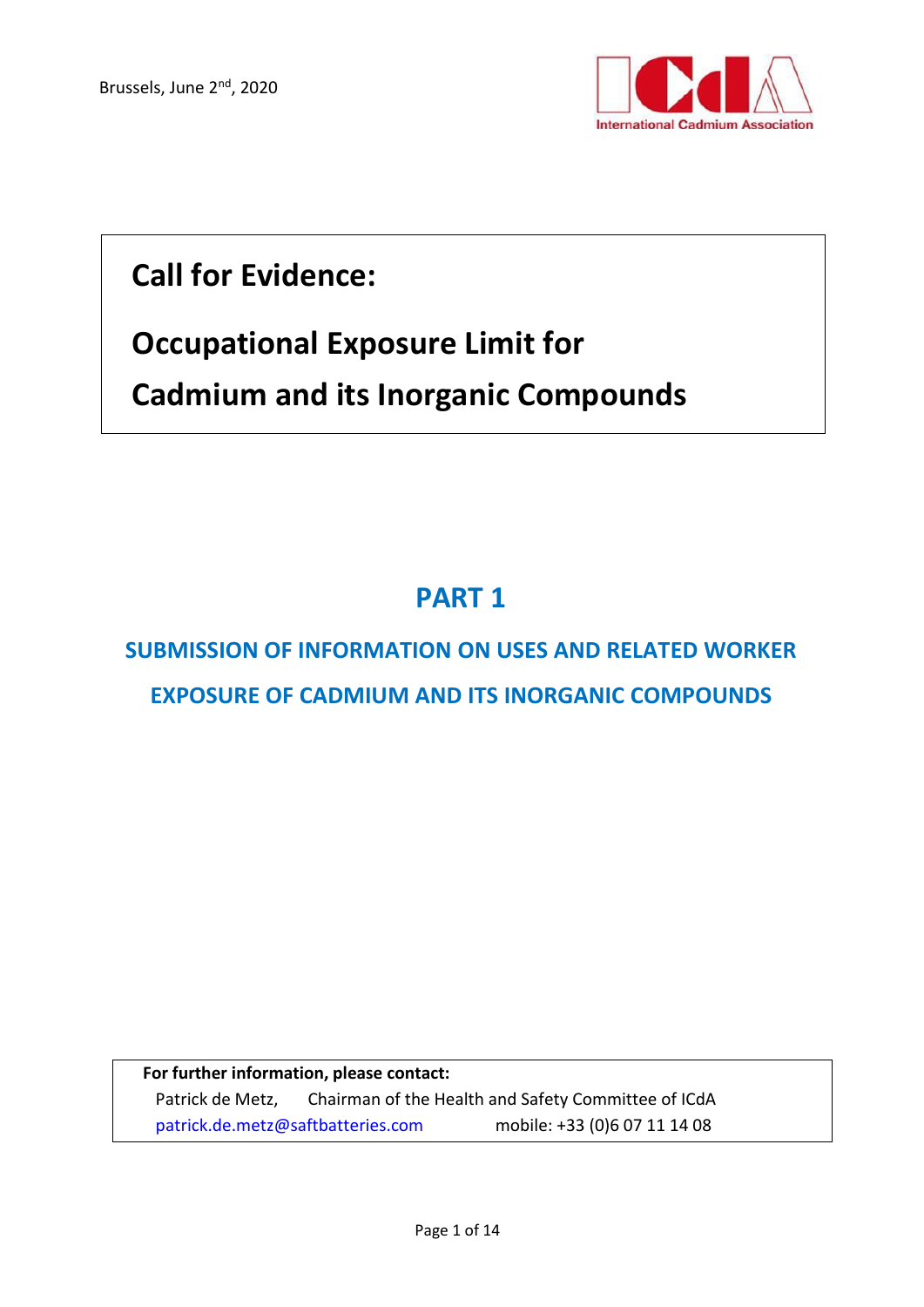## **Table of Contents**

| Ι.   |      |                                                               |  |
|------|------|---------------------------------------------------------------|--|
| II.  |      |                                                               |  |
|      | (1)  |                                                               |  |
|      | (2)  |                                                               |  |
|      | (3)  |                                                               |  |
| III. |      |                                                               |  |
|      | (4)  |                                                               |  |
|      | (5)  |                                                               |  |
|      | (6)  |                                                               |  |
|      | (7)  |                                                               |  |
|      | (8)  |                                                               |  |
|      | (9)  |                                                               |  |
|      | (10) |                                                               |  |
| IV.  |      | INHALATION EXPOSURE CAPTURED BY WORKPLACE AIR MEASUREMENTS 11 |  |
|      | (11) |                                                               |  |
|      | (12) |                                                               |  |
|      | (13) |                                                               |  |
|      | (14) |                                                               |  |
|      | (17) |                                                               |  |
|      | (18) |                                                               |  |
| V.   |      |                                                               |  |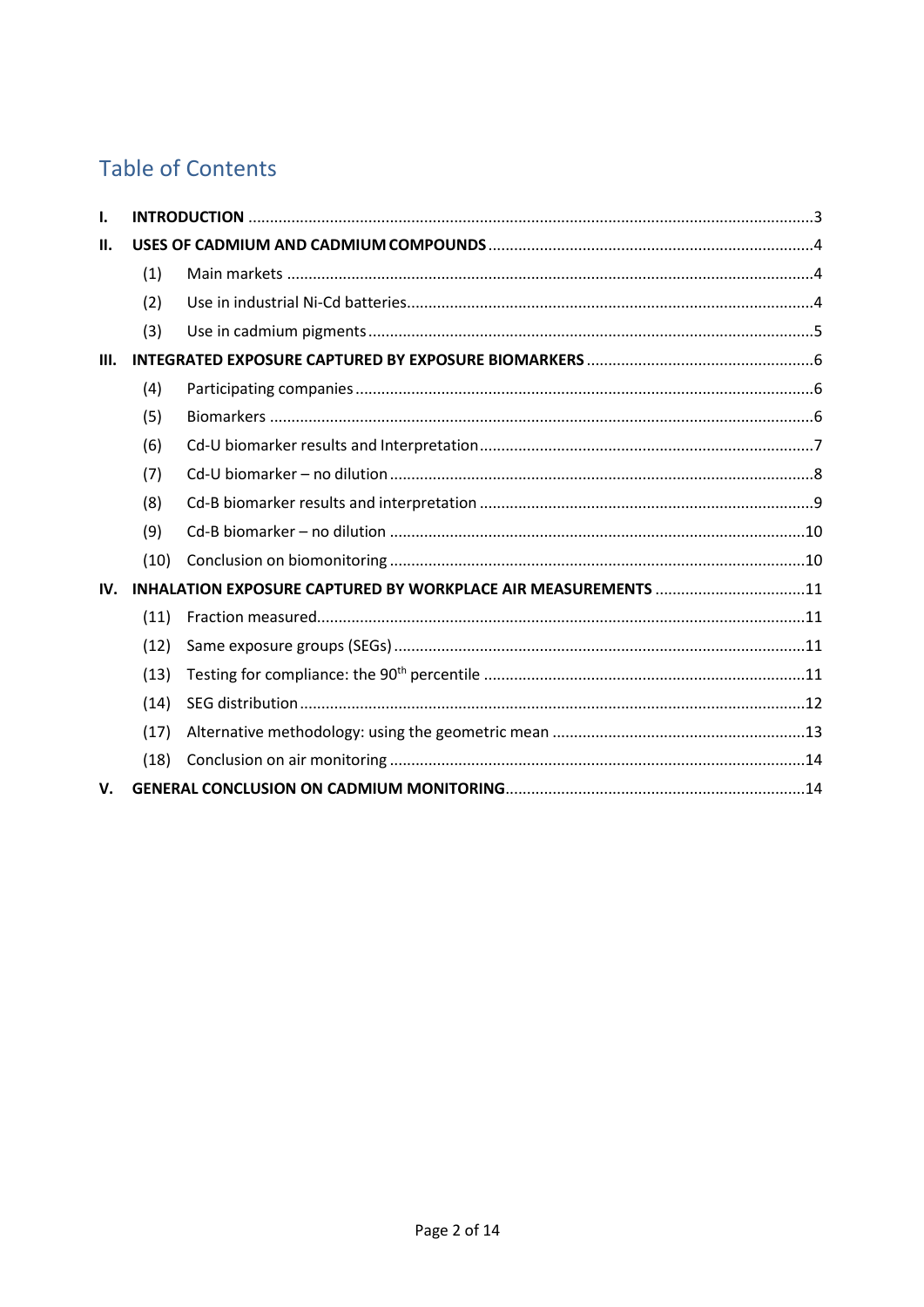### <span id="page-2-0"></span>I. INTRODUCTION

The International Cadmium Association (ICdA) brings together companies involved in the mining, smelting, refining, transforming, using and recycling of cadmium and compounds. A key objective of the Association is to assist members in ensuring a high level of worker protection against the adverse effects of cadmium and its compounds.

For this purpose, since 2006 ICdA has progressively roll out a program for all members consisting of three pillars:

- In 2006, ICdA has issued a detailed Guidance (the ICdA Eurometaux Guidance on the Management of the Risks related to Chronic Occupational Exposure to Cadmium and its Compounds) sharing best practice on how to reduce cadmium exposure of workers stemming from inhalation and ingestion through adequate equipment, organizational strategies as well as good hygiene practice . A series of training sessions has been deployed by ICdA through its Health and Safety Committee to assist with the proper dissemination and implementation of this Guidance,
- In 2008, the fist stage of an industry observatory was set up: the biomarker observatory ("OCdBIO") was launched,
- In 2014, a second stage followed with the creation of the air quality observatory ("OCdAIR").

The purpose of this two-pronged observatory is to document industry progress and to allow all members to benchmark their facilities with the aggregated industry performance.

This comprehensive strategy and the sustained effort of all members over the past 15 years has allowed industry to make measurable and significant progress.

ICdA is happy to share with ECHA the results of its program.The International Cadmium Association (ICdA) brings together companies involved in the mining, smelting, refining, transforming, using and recycling of cadmium and compounds. A key objective of the Association is to assist members in ensuring a high level of worker protection against the adverse effects of cadmium and its compounds.

ICdA has issued in 2006 detailed Guidance (the ICdA – Eurometaux Guidance on the Management of the Risks related to Chronic Occupational Exposure to Cadmium and its Compounds) sharing best practice on how to reduce cadmium exposure of workers stemming from inhalation and ingestion through adequate equipment, organizational as well as good hygiene strategies.

This Guidance has been updated in 2013 and 2018 to capture new scientific findings and build on employers' experience.

It has allowed industry to make regular progress over the past 15 years. This has been thoroughly documented by the Association with the help of all members.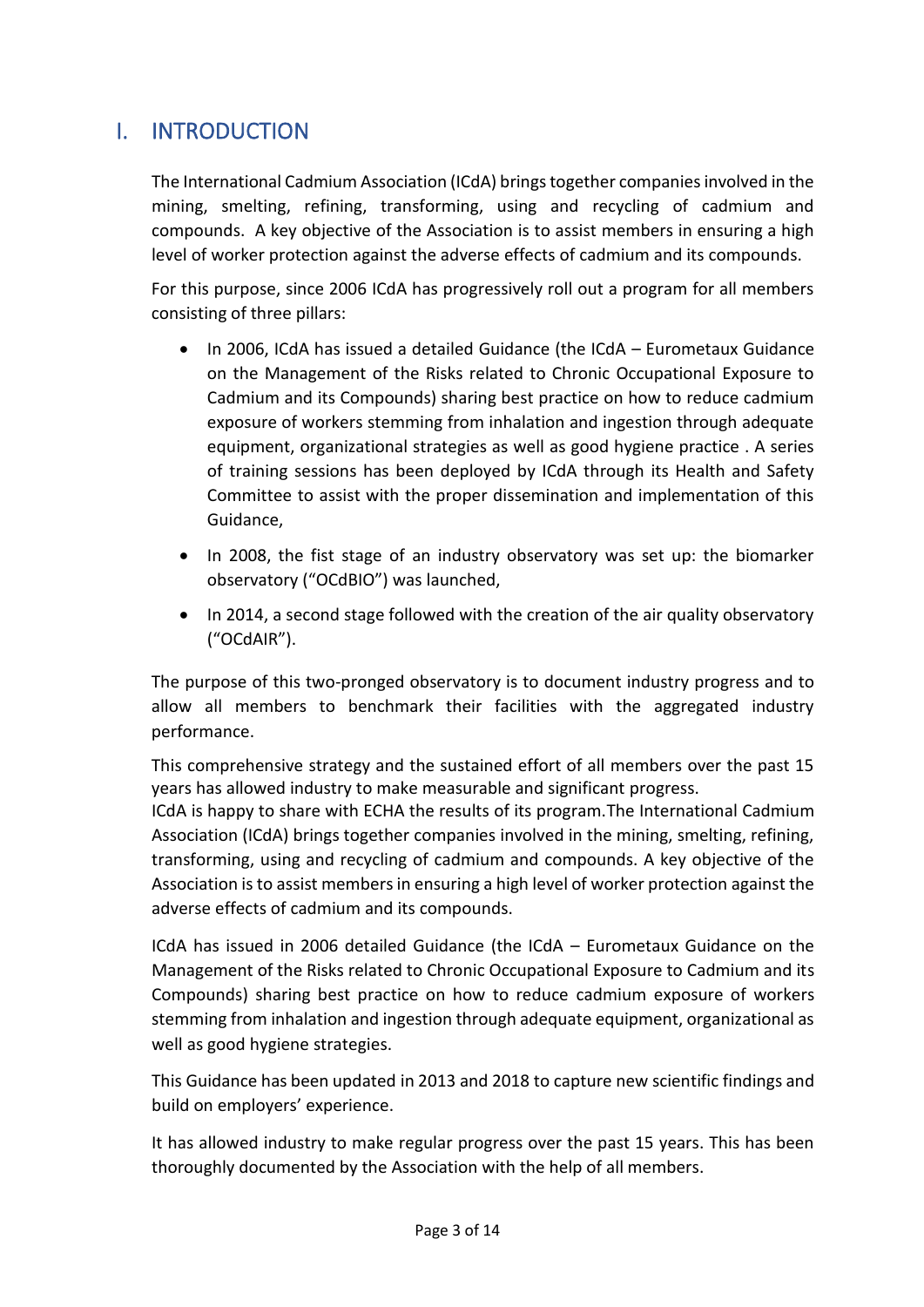## <span id="page-3-0"></span>II. USES OF CADMIUM AND CADMIUM COMPOUNDS

#### <span id="page-3-1"></span>(1) Main markets

The market for cadmium and compounds used by EU-28 industry<sup>1</sup> is estimated at 2500t, plus a net export of 900t of CdO.

The industrial sectors which have been using cadmium are rather limited and have been stable over the past years, as most uses of cadmium have been substituted. The only sectors which currently use cadmium are those for which no adequate substitute has been identified.

These uses are as follows (along with their size relative to 2500t):

| - Manufacture of industrial Ni-Cd batteries:                      | 80% |
|-------------------------------------------------------------------|-----|
| - Manufacture of Yellow/orange/red pigments:                      | 12% |
| - Manufacture of Cd containing alloys for neutron moderator bars, | 4%  |
| contact materials, specialty wires, brazing sticks:               |     |

− Thin film PV panels, frits/glass/ceramics and Infra-Red detectors: 4%

Moreover, actors involved in the manufacture of CdO export approximately 900t of this material for use outside of the EU.

#### <span id="page-3-2"></span>(2) Use in industrial Ni-Cd batteries

As shown above, the largest cadmium market feeds the manufacture of industrial Ni-Cd batteries. These serve several narrow but demanding segments of the battery market.

Industrial Ni-Cd batteries withstand harsh environments (temperature, vibrations, mechanical shocks, electrical abuse) and demonstrate superior reliability and durability. These batteries can be easily monitored for aging so predictive maintenance can be conducted. Moreover, they do not suffer from the "sudden death" syndrome like Pb/acid batteries.

Based on these unique properties, they are the product of choice for back-up power of mission-critical assets, when people's lives are at stake, or when maintenance is complex and costly. Therefore, industrial Ni-Cd batteries are the reference product for commercial and military aircrafts (Airbus, Boeing and Embraer) as well as train rolling stock and underground metros. They are also the preferred solution to provide energy safety for complex assets such as nuclear power stations, oil platforms, refineries. Other uses are back-up power for trackside rail signalling systems in Scandinavian countries, for lighthouses along the North Sea coastline, for pipe and gas lines and related stations in remote areas.

Approximately 80% of EU batteries manufactured in the EU are directly or indirectly exported for use outside of Europe.

<sup>1</sup> Estimation conducted in 2016, partially reassessed in 2020.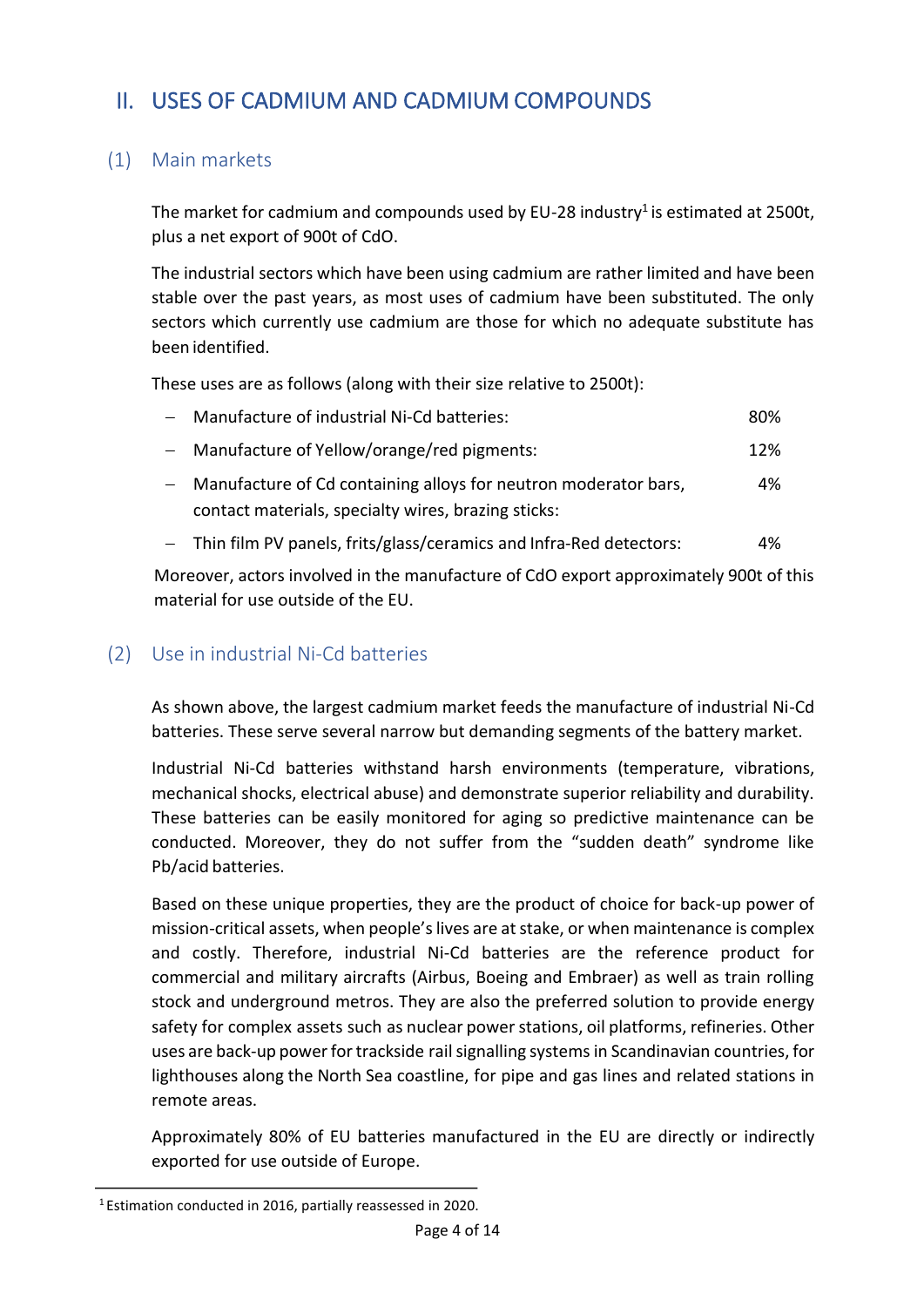#### <span id="page-4-0"></span>(3) Use in cadmium pigments

The manufacture of cadmium-based pigments in Europe is conducted by two companies only, both located in the UK.

Whereas cadmium and cadmium oxide are classified as carcinogenic, it should be noted that Cadmium zinc sulphide (yellow) and cadmium sulfo selenide (orange) pigments are not carcinogenic and are hence not regulated by CMD.

*It should be noted that besides the sectors listed above in which cadmium is "used", there are several industries in which cadmium is an undesired impurity.*

*Based on the current participation to the biomarkers and workplace air quality observatories presented below, the workforce is split evenly between the two categories.*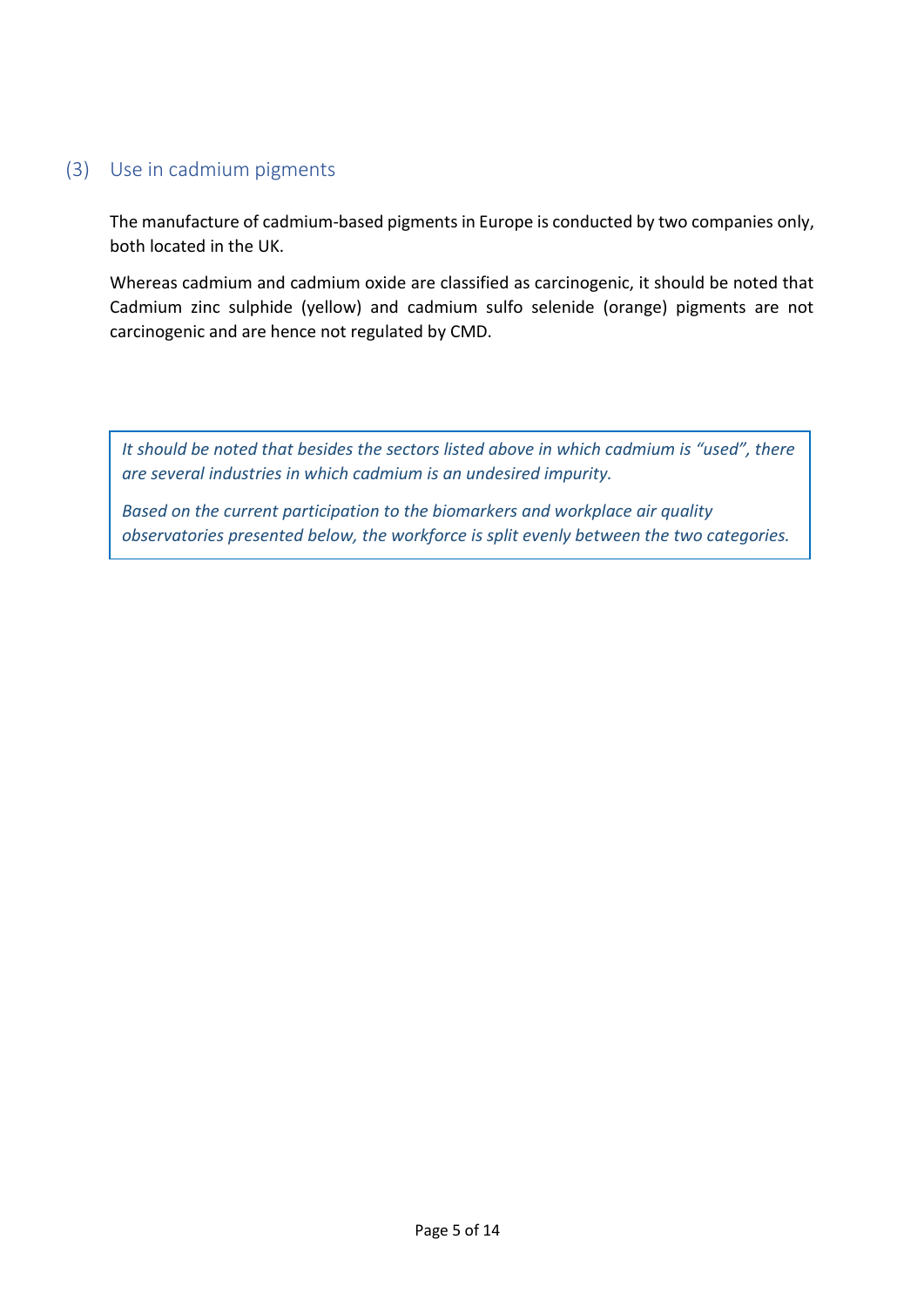## <span id="page-5-0"></span>III. INTEGRATED EXPOSURE CAPTURED BY EXPOSURE BIOMARKERS

ICdA has been assisting its members in providing their workforce with a healthy workplace. As part of its assistance, ICdA has been running for over a decade the Observatory of Cadmium Biomonitoring ("OCdBIO"), in which all participating companies' occupational doctors send anonymized biomonitoring data to ICdA in full compliance with RGDP, which then publishes a yearly consolidation as well as a time series across the whole EU industry.

#### <span id="page-5-1"></span>(4) Participating companies

The number of industrial sites from participating companies has been growing steadily, from 15 in 2008 to 35 in the most recent 2019 reporting round. Whilst at the onset of this initiative, participating industries were essentially producers, transformers, users or recyclers of cadmium and compounds (see list of uses on previous page), companies which joined over the more recent years belong to industries in which cadmium is not voluntarily used but is rather an impurity.

#### <span id="page-5-2"></span>(5) Biomarkers

Two exposure biomarkers are reported. These are urinary Cd (Cd-U) and blood Cd (Cd-B).

*Cd-U (Cd concentration in urine) [expressed in µg Cd/g creatinine]* is a biomarker which reflects cumulative exposure of the worker (the half-life of cadmium in the human body is commonly assumed to be in excess of 20 years). Cd-U integrates exposure from both ingestion and inhalation. There is a direct proportion between urinary clearance of cadmium and cadmium load in the kidney, which above certain levels may induce tubular dysfunction.

*Cd-B (Cd concentration in blood) [expressed in µg Cd/L whole blood]* is a biomarker which is influenced both by recent exposure (over the past 3 months) and by cumulative exposure (integrated over 20 years), arising from both ingestion and inhalation. However, the variation of Cd-B over two consecutive dates, if less than a year apart, reflects recent exposure, and its sensitivity to recent exposure (both up and down) is quite high.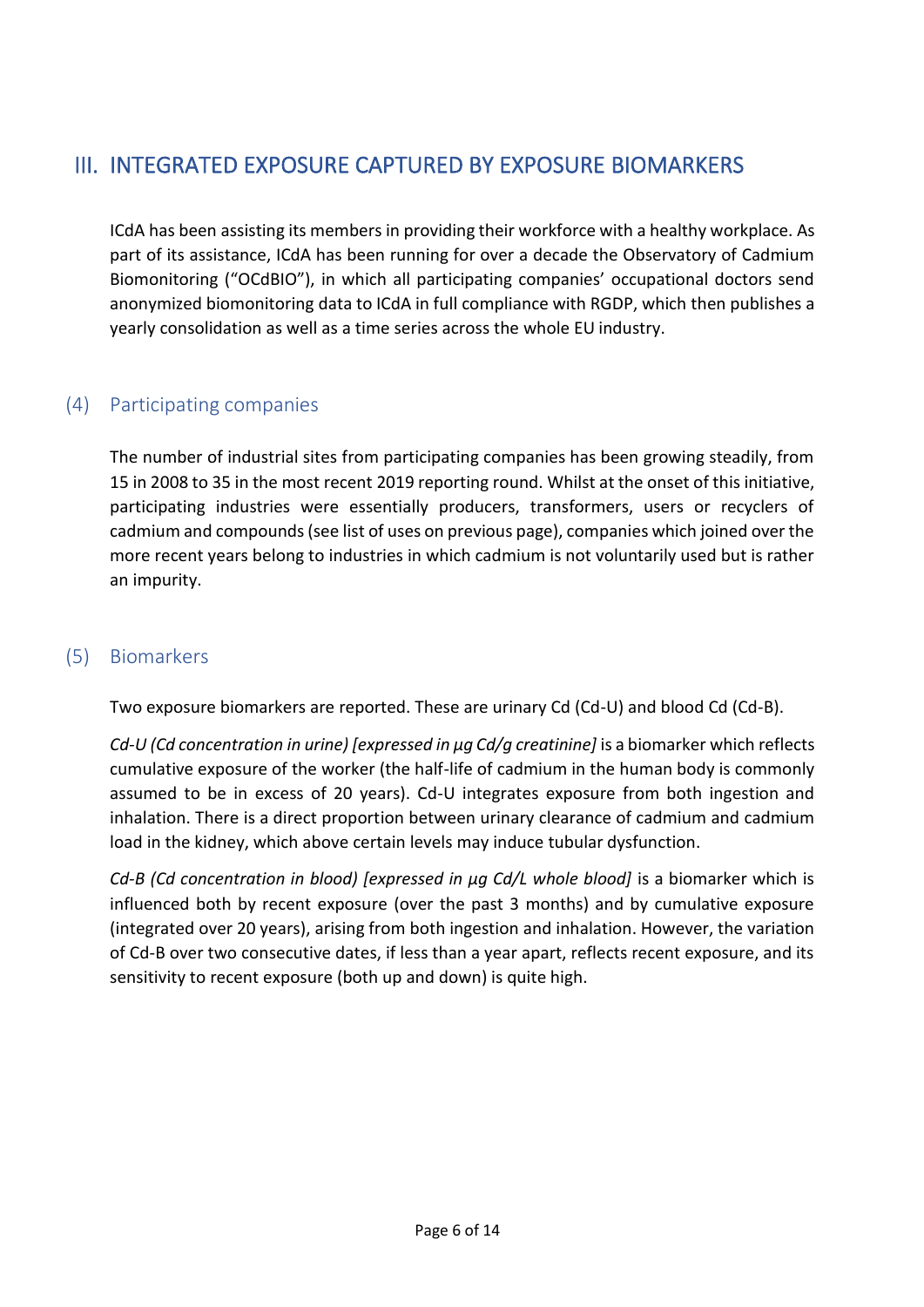#### <span id="page-6-0"></span>(6) Cd-U biomarker results and Interpretation

The number of workers in excess of the biological urinary limit value recommended in many MS until 2019 (BLV: 5 µg Cd/g creatinine) has been reduced from 121 (5.7% of the initial population) to 45 (0.9% of the final population) between 2009 to 2019.

Likewise, the number of workers in excess of the recently set BLV of 2 µg Cd/g creatinine has been reduced from 383 (18.0% of the initial population) to 221 (4.4% of the final population) over the same 10-year time span.

Over the same 10-year period, the number of employees reporting Cd-U in OCdBIO has increased from 2125 to 4916.



*It should be noted that due to the very long half-life of cadmium in the human body (estimated to be in the range of 20 years), workers with historical exposure which increased their urinary cadmium over 2 µg Cd/g creatinine will need to be assigned to a non-exposed workplace* for *many* years to allow for a reduction of their *urinary* cadmium excretion below *the newly set BLV of 2 µg Cd/g creatinine.*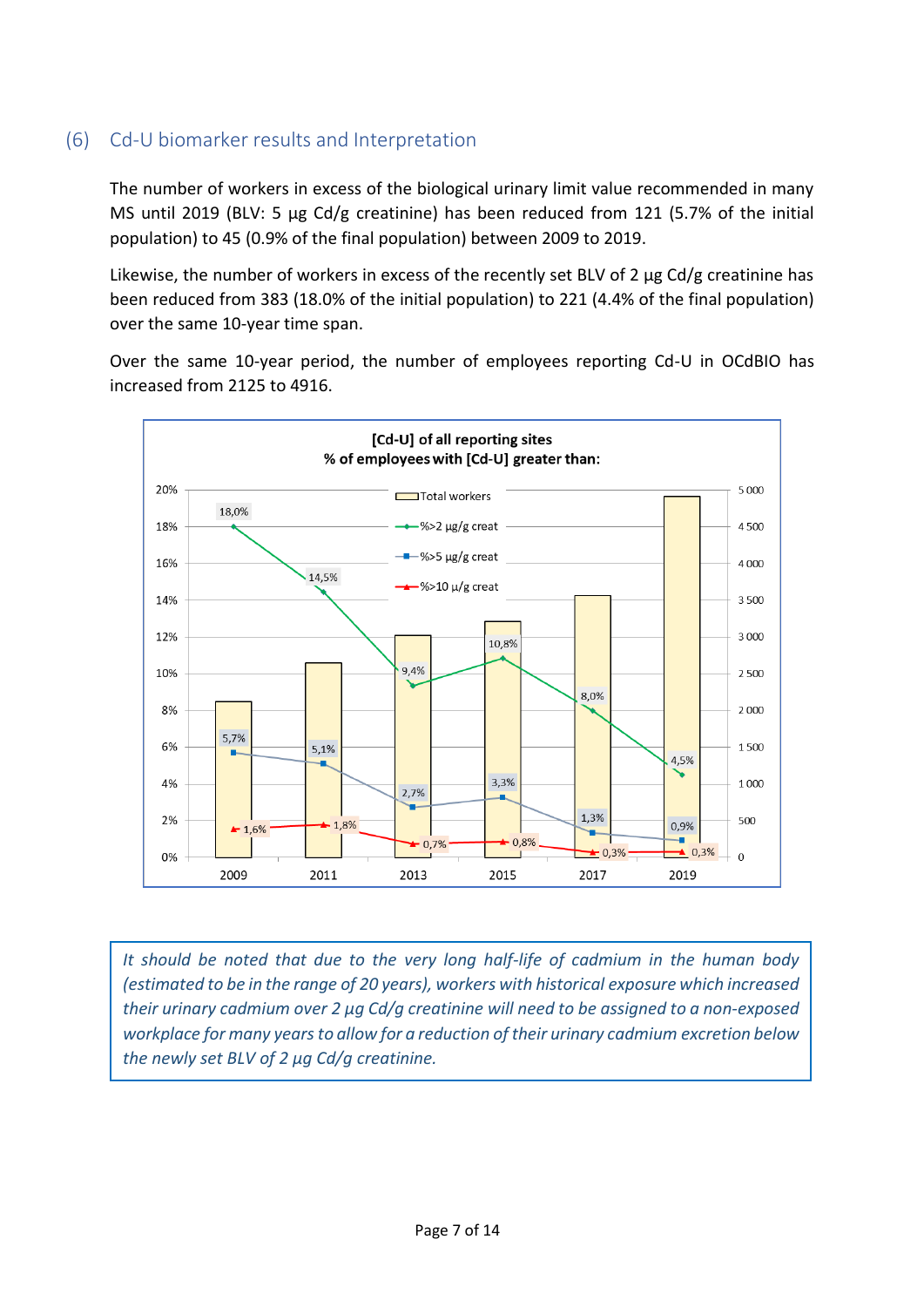#### <span id="page-7-0"></span>(7) Cd-U biomarker – no dilution

Due to the increasing number of participating plants over the years, a "same 15 reporting plants" statistics has been developed (see below) for Cd-U to show the evolution of Cd-U distribution over the very same 15 plants which have been participating to OCdBIO since its onset. It demonstrates that the improvement shown in the previous graph is not a statistical artefact due to dilution.

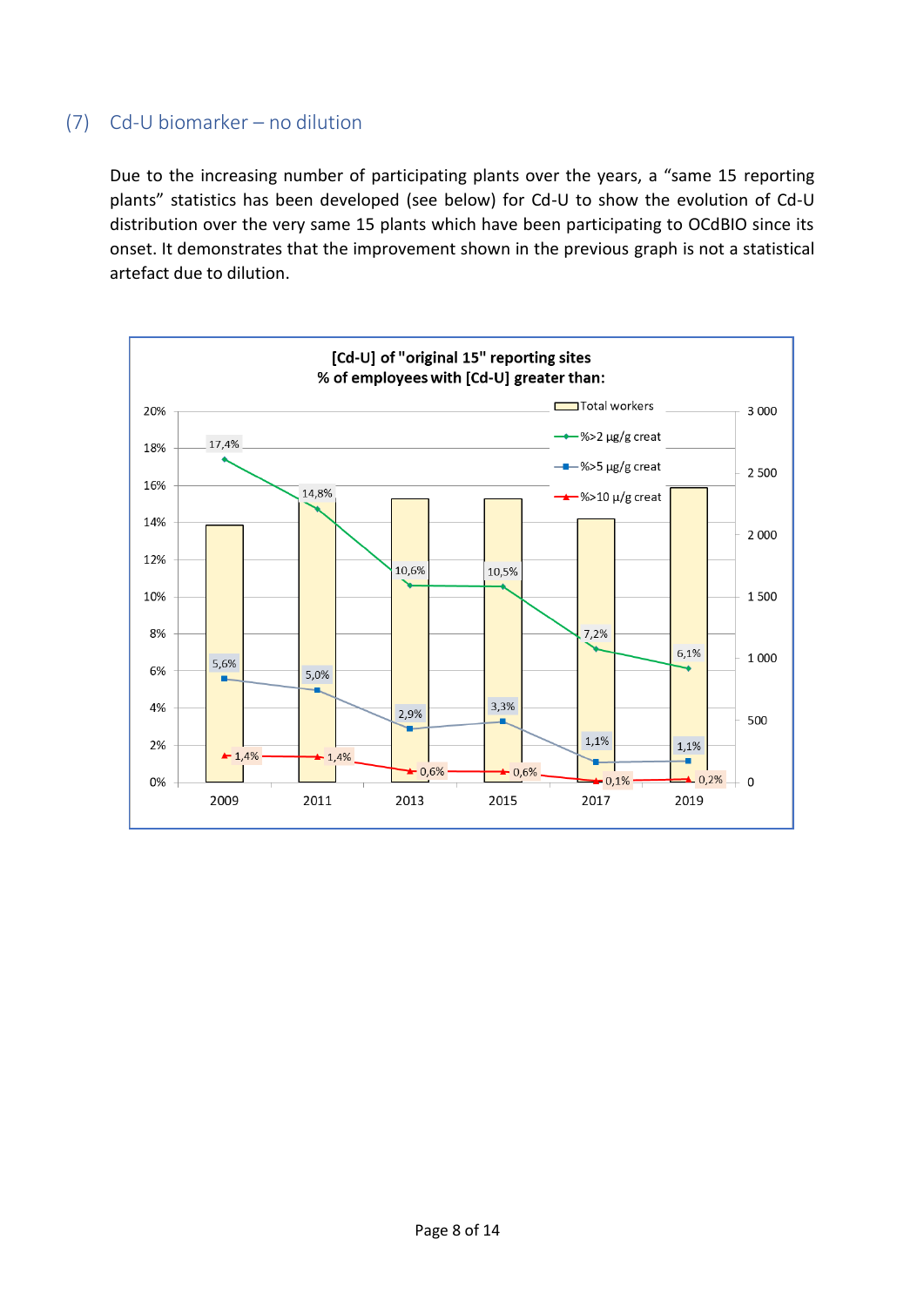#### <span id="page-8-0"></span>(8) Cd-B biomarker results and interpretation

As a marker influenced by recent exposure, the trend in Cd-B can help assess the future trend of Cd-U results. The number of workers in excess of 5 µg Cd/L blood (the recommended not to exceed level in several MS) has been reduced from 124 (6.8% of the initial population) to 48 (1.3% of the final population) between 2009 and 2019.

Over the same 10-year period, the number of employees reporting Cd-B to OCd-BIO has increased from 1825 to 3631.

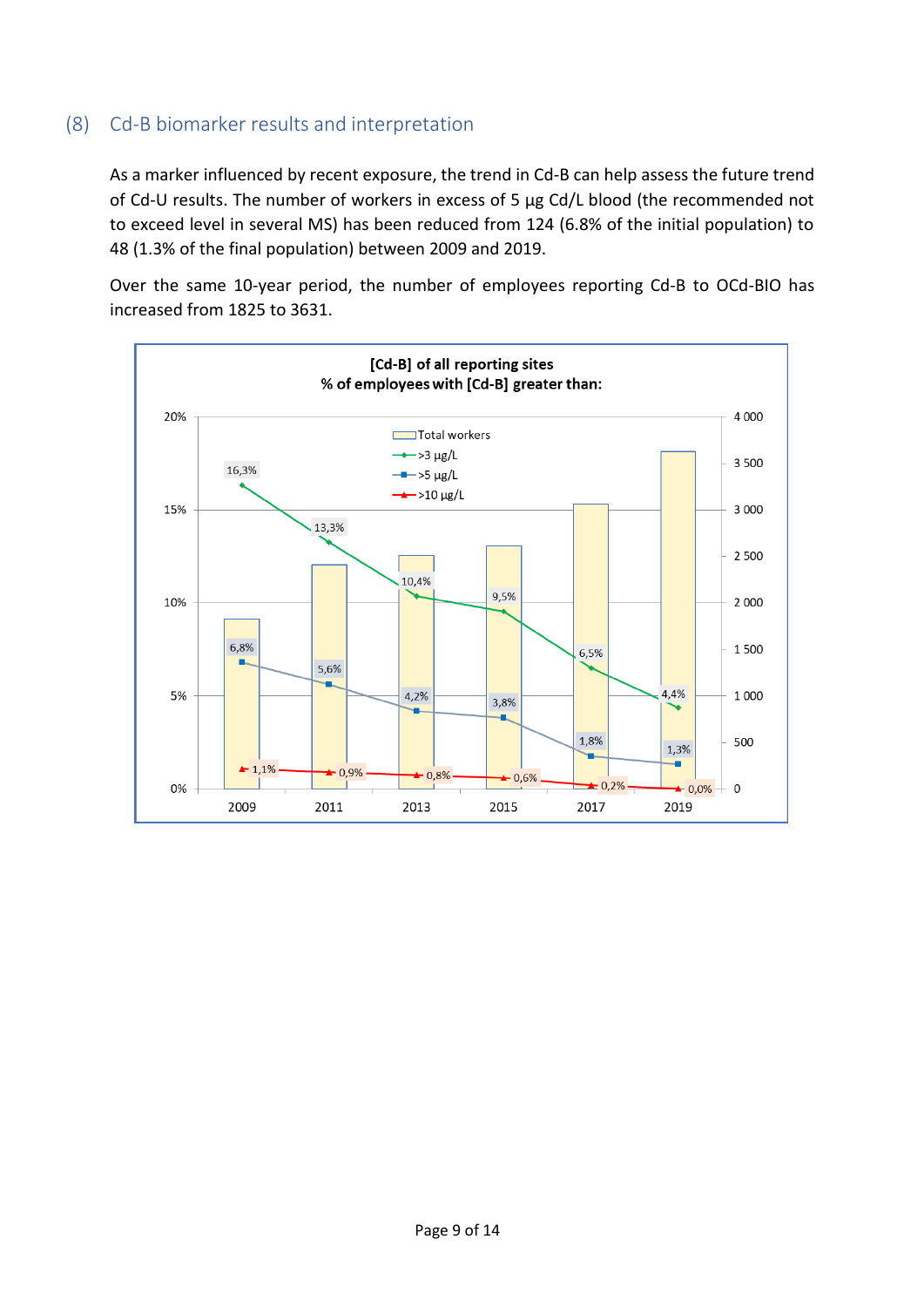#### <span id="page-9-0"></span>(9) Cd-B biomarker – no dilution

Likewise, a "same 15 reporting plants" statistics has been developed for Cd-B to show the evolution of Cd-B over the very same 15 plants (see below) which have been participating to OCdBIO since its onset. It demonstrates that the improvement shown in the previous graph is not a statistical artefact due to dilution.



#### <span id="page-9-1"></span>(10) Conclusion on biomonitoring

The widespread implementation of best practice across ICdA members over the years has allowed a steady reduction of exposure which is demonstrated by exposure biomarkers, which integrate exposure from both inhalation and ingestion.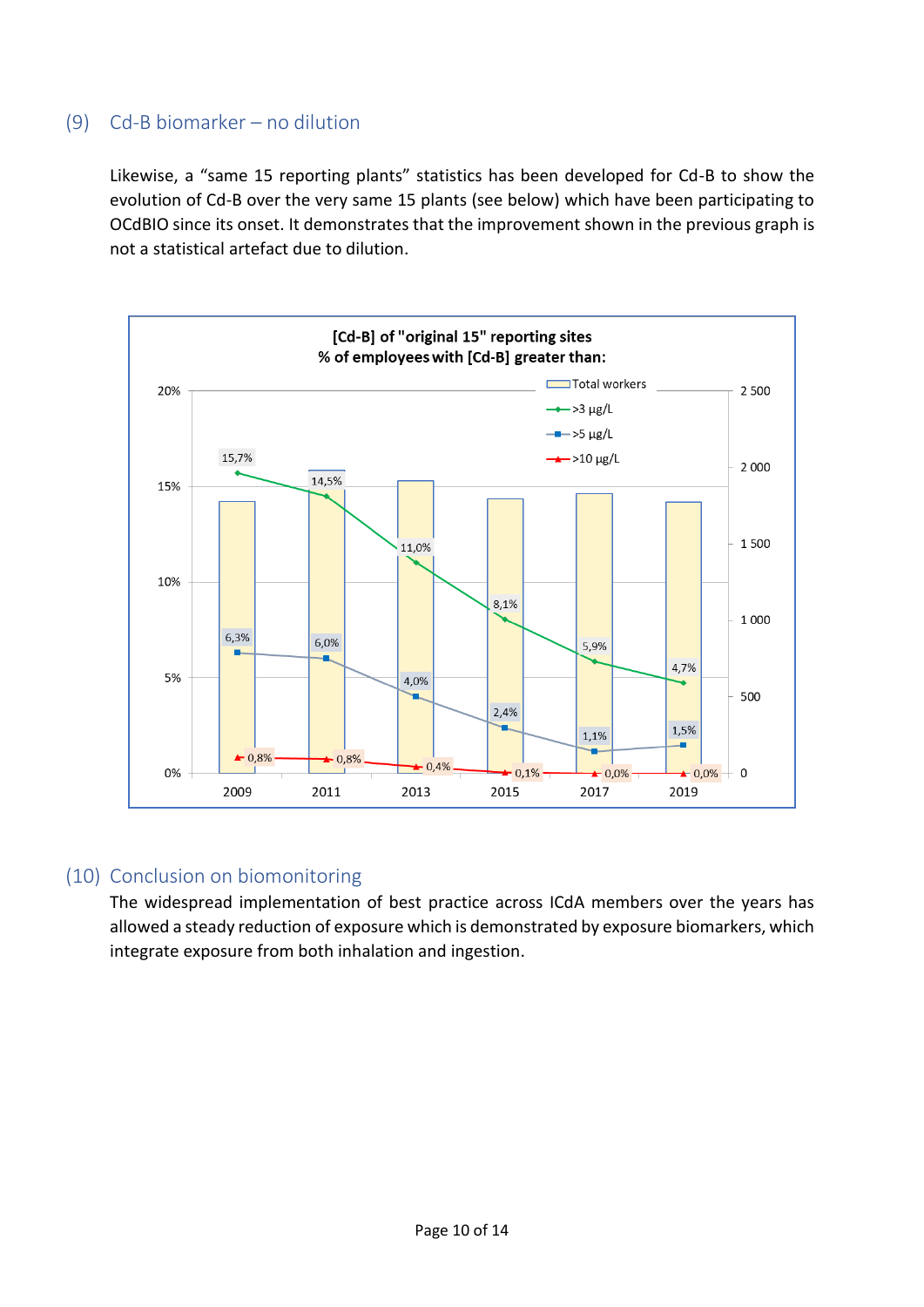## <span id="page-10-0"></span>IV. INHALATION EXPOSURE CAPTURED BY WORKPLACE AIR MEASUREMENTS

ICdA has been assisting its members in providing its workforce with a healthy workplace. As part of its assistance, ICdA has been running several years the Observatory of Cadmium Air Exposure ("OCdAIR)", in which all participating companies report to ICdA anonymous workplace air exposure information following a very strict protocol.

#### <span id="page-10-1"></span>(11) Fraction measured

Building on the SCOEL conclusions of 2010 and 2017, the fraction reported to ICdA is the respirable fraction, as defined by EN 481. Equipment used to capture the respirable fraction is selected by participating companies. There are instances of companies reporting inhalable fraction data which, as it encompasses the respirable fraction and therefore yields a higher value, are taken as such in OCdAIR database and treated as respirable data.

#### <span id="page-10-2"></span>(12) Same exposure groups (SEGs)

All participating plants are required to use Same Exposure Groups(SEGs) which bring together workers with a similar exposure profile.

#### <span id="page-10-3"></span>(13) Testing for compliance: the  $90<sup>th</sup>$  percentile

Compliance testing is conducted using the 90<sup>th</sup> percentile of measured values for each SEG. This 90th percentile value is calculated and **compared with the 4 µg Cd/m<sup>3</sup> respirable fraction**  which is to be considered in combination with the 2  $\mu$ g Cd/g creatinine exposure biomarker.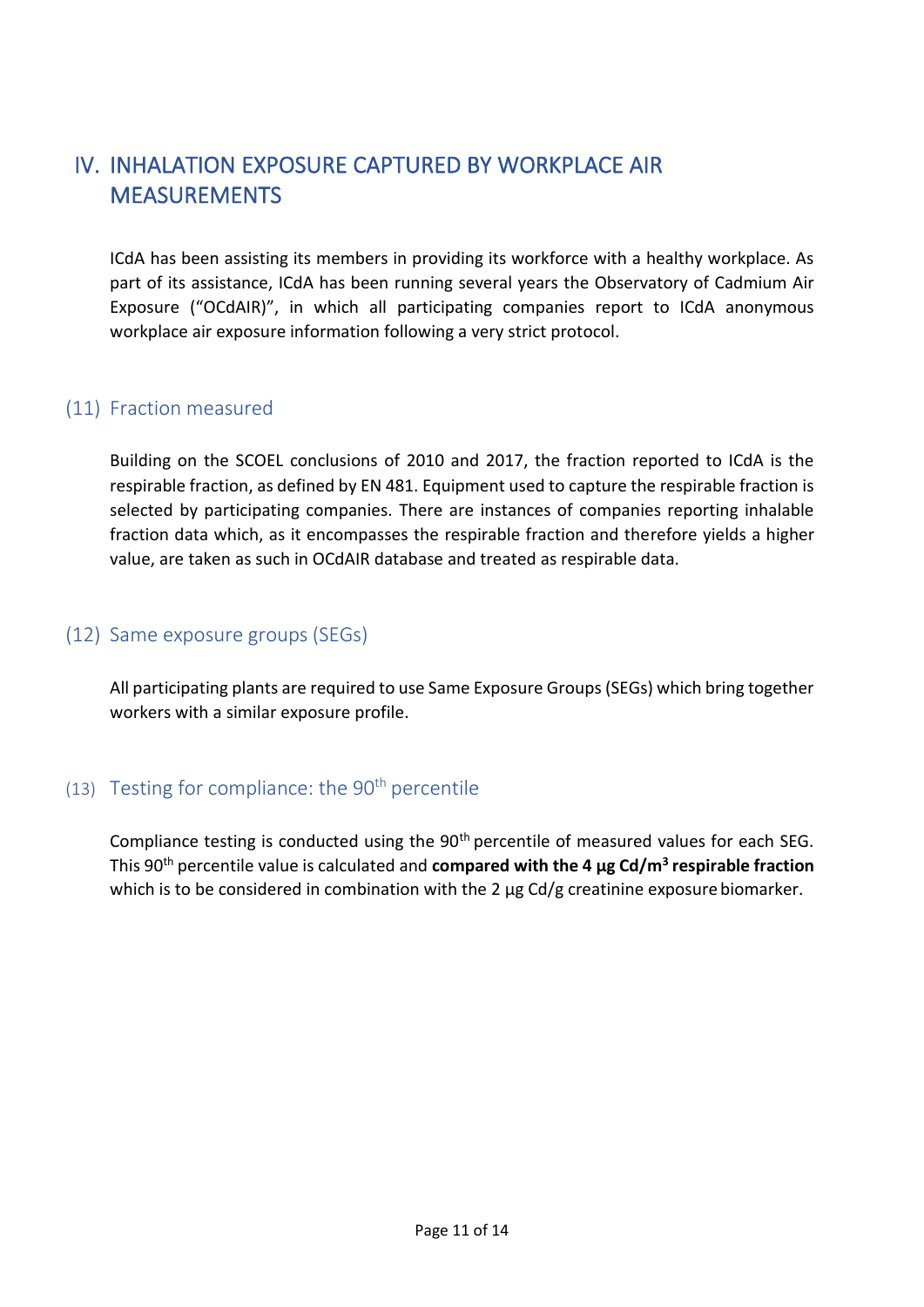#### <span id="page-11-0"></span>(14) SEG distribution



#### (15) Worker distribution

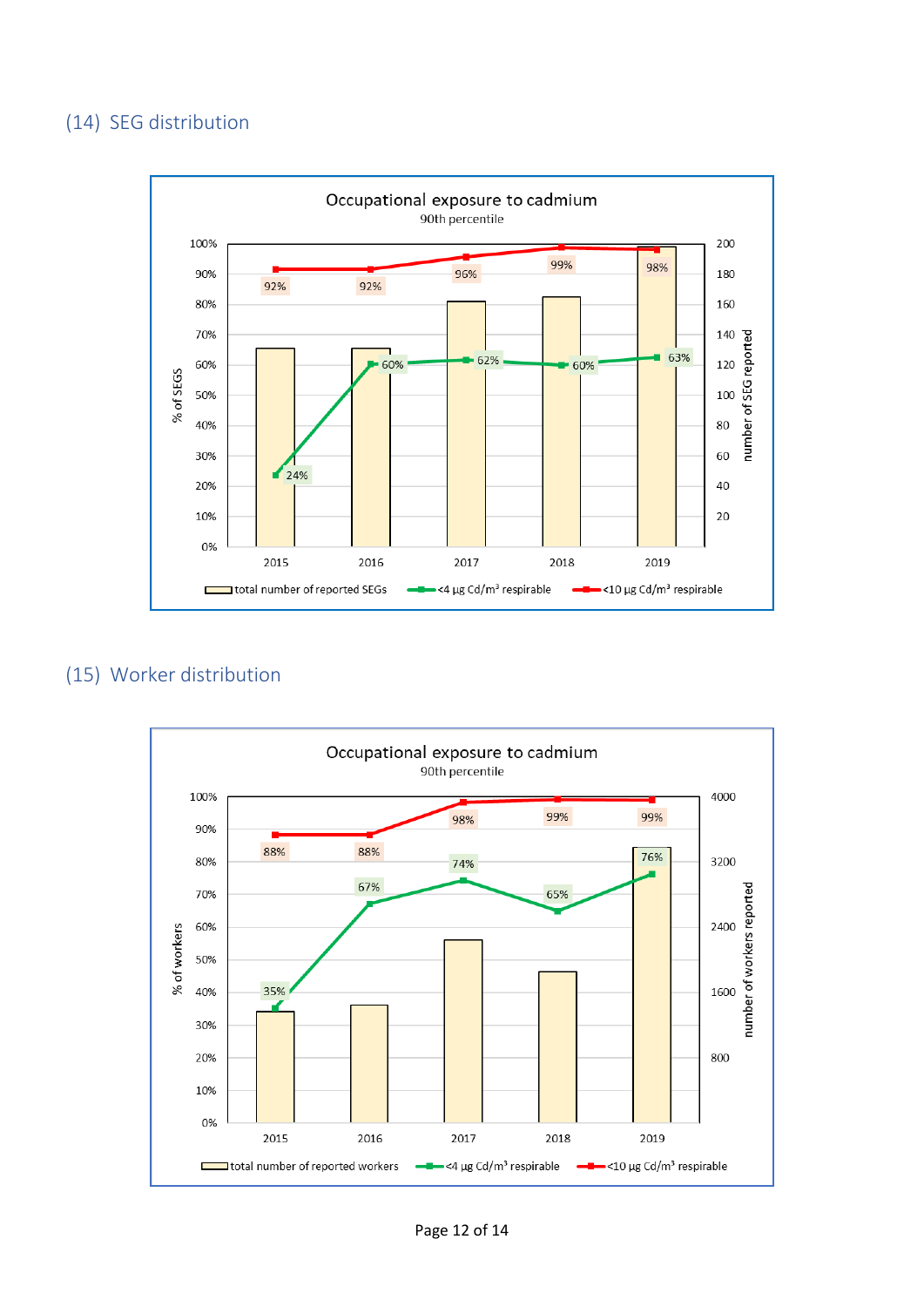#### (16) Results and interpretation

The total number of workers reported to OCdAIR has been increasing overthe past yearsfrom 1369 to 3379. Likewise, the number of SEGs has increased from 131 to 198.

The number of workers who belong to compliant SEGs (assessed by comparing the 90<sup>th</sup> percentile of each SEG with 4  $\mu$ g Cd/m<sup>3</sup> (respirable fraction) have risen from 483 (35% of the initial population) to 2579 (76% of the final population).

Moreover, the number of workers who belong to a SEG in excess of 10  $\mu$ g Cd/m<sup>3</sup> respirable fraction (its 90<sup>th</sup> percentile is greater than 10  $\mu$ g Cd/m $^3$  respirable fraction) has decreased from 143 individuals (10% of the initial population) to 36 individuals (1% of the finalpopulation).

#### <span id="page-12-0"></span>(17) Alternative methodology: using the geometric mean

An alternative method to determine compliance of a SEG with a chronic (LT) limit value is to use the geometric mean of all measurements within that SEG for comparison purposes with the OEL. This methodology is more in line with the approach used to transform the "not to exceed 40-year long accumulated exposure in ( $\mu$ g Cd/m<sup>3</sup> \* yr)" into an 8hr-TWA.

Using this alternative methodology, the number of workers in SEGs which comply with 4 µg Cd/ $m^3$  respirable fraction increases from 890 (65% of 1334) to 3241 (96% of 3361) between 2015 and 2019.



Page 13 of 14